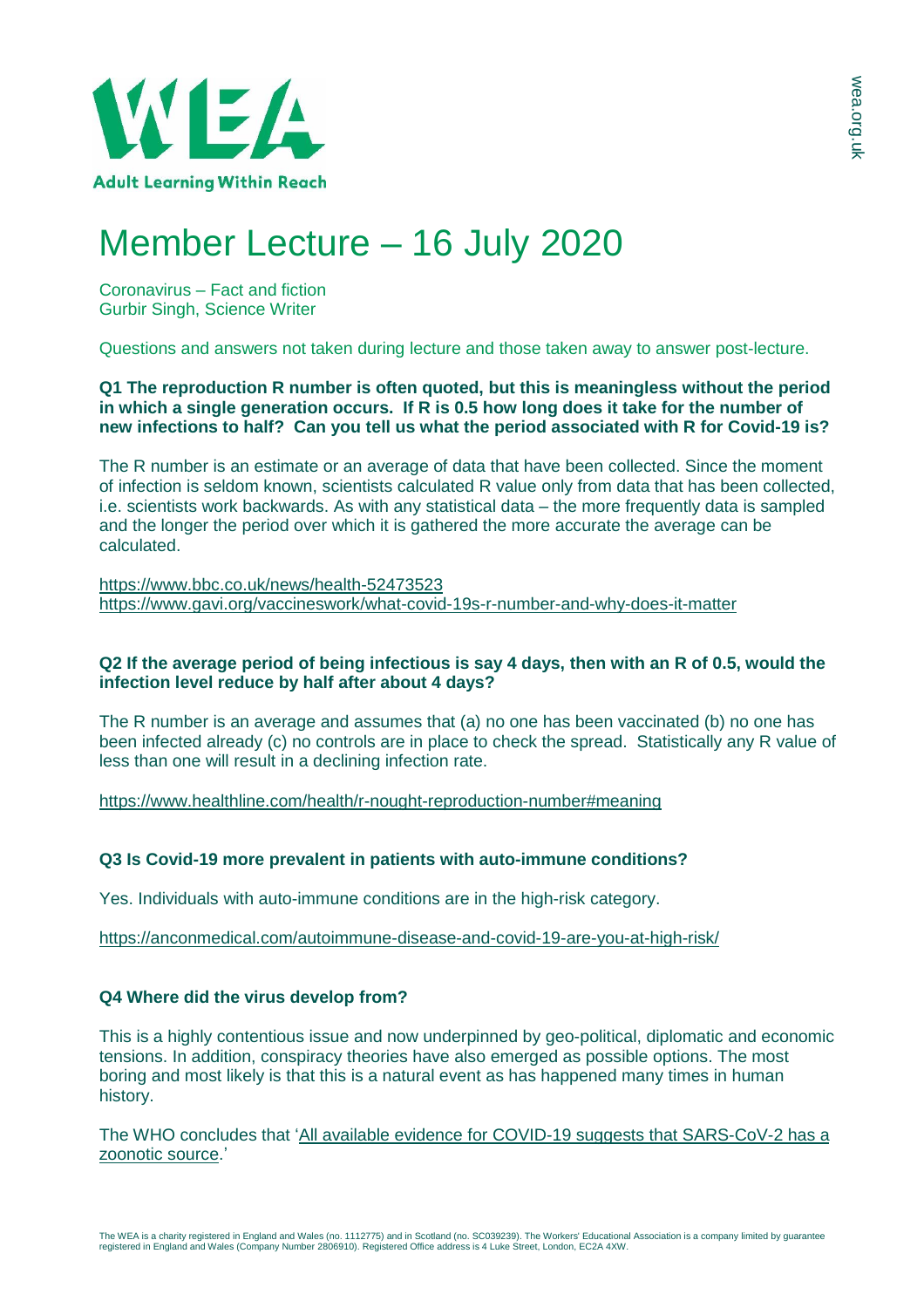

[https://www.theguardian.com/world/2020/may/01/could-covid-19-be-manmade-what-we-know](https://www.theguardian.com/world/2020/may/01/could-covid-19-be-manmade-what-we-know-about-origins-trump-chinese-lab-coronavirus)[about-origins-trump-chinese-lab-coronavirus](https://www.theguardian.com/world/2020/may/01/could-covid-19-be-manmade-what-we-know-about-origins-trump-chinese-lab-coronavirus)

### **Q5 What research is being done to see what lasting symptoms the 80% have?**

I am not aware of any such research at the present. That research will take place in due course. One place to look for it will be in the R&D section on the WHO website.

<https://www.who.int/teams/blueprint/covid-19>

## **Q6 Given the list of possible symptoms you gave, were the government right to concentrate on just a few?**

Covid-19 is a 'novel' coronavirus i.e. a strain that has not been previously identified in humans so many of the symptoms and characteristics are new, and not all are known. Governments like scientists are working to understand all aspect of disease.

[https://en.wikipedia.org/wiki/Novel\\_virus](https://en.wikipedia.org/wiki/Novel_virus)

[https://www.who.int/publications/m/item/2019-novel-coronavirus-overview-of-the-state-of-the-art](https://www.who.int/publications/m/item/2019-novel-coronavirus-overview-of-the-state-of-the-art-and-outline-of-key-knowledge-gaps-slides)[and-outline-of-key-knowledge-gaps-slides](https://www.who.int/publications/m/item/2019-novel-coronavirus-overview-of-the-state-of-the-art-and-outline-of-key-knowledge-gaps-slides)

## **Q7 I thought nothing kills the virus in the body? Is it not killed outside the body by the hand-washing, UV light, sanitiser, a week with no host?**

You are correct. It is killed outside the body by treating with detergent and sanitiser. Covid-19 can be killed by UV light, but this can be harmful to skin (similar to sun burn) so hands (or any living tissue) should not be exposed to extended periods of strong UV light.

[https://www.who.int/emergencies/diseases/novel-coronavirus-2019/advice-for-public/myth](https://www.who.int/emergencies/diseases/novel-coronavirus-2019/advice-for-public/myth-busters#uv)[busters#uv](https://www.who.int/emergencies/diseases/novel-coronavirus-2019/advice-for-public/myth-busters#uv)

#### **Q8 If it is a virus, there can be no vaccine because it mutates?**

Yes in principle that is true. That is why we have an annual flu vaccine. This is likely to be true for Covid-19 virus too. It will also mutate and we will need (perhaps) annual covid-19 jabs once a vaccine is established.

**Q9 Since apparently Covid-19's most devastating impact is due to the cytokine storms caused by an overreaction by the patient's immune system, is it possible to predict who will have the worst reaction to exposure to the virus?**

Early days at the present but researchers are initiating several clinical trials of cytokine blockers for Covid-19.

<https://www.bbc.com/future/article/20200505-cytokine-storms-when-the-body-attacks-itself>

The WEA is a charity registered in England and Wales (no. 1112775) and in Scotland (no. SC039239). The Workers' Educational Association is a company limited by guarantee<br>registered in England and Wales (Company Number 2806